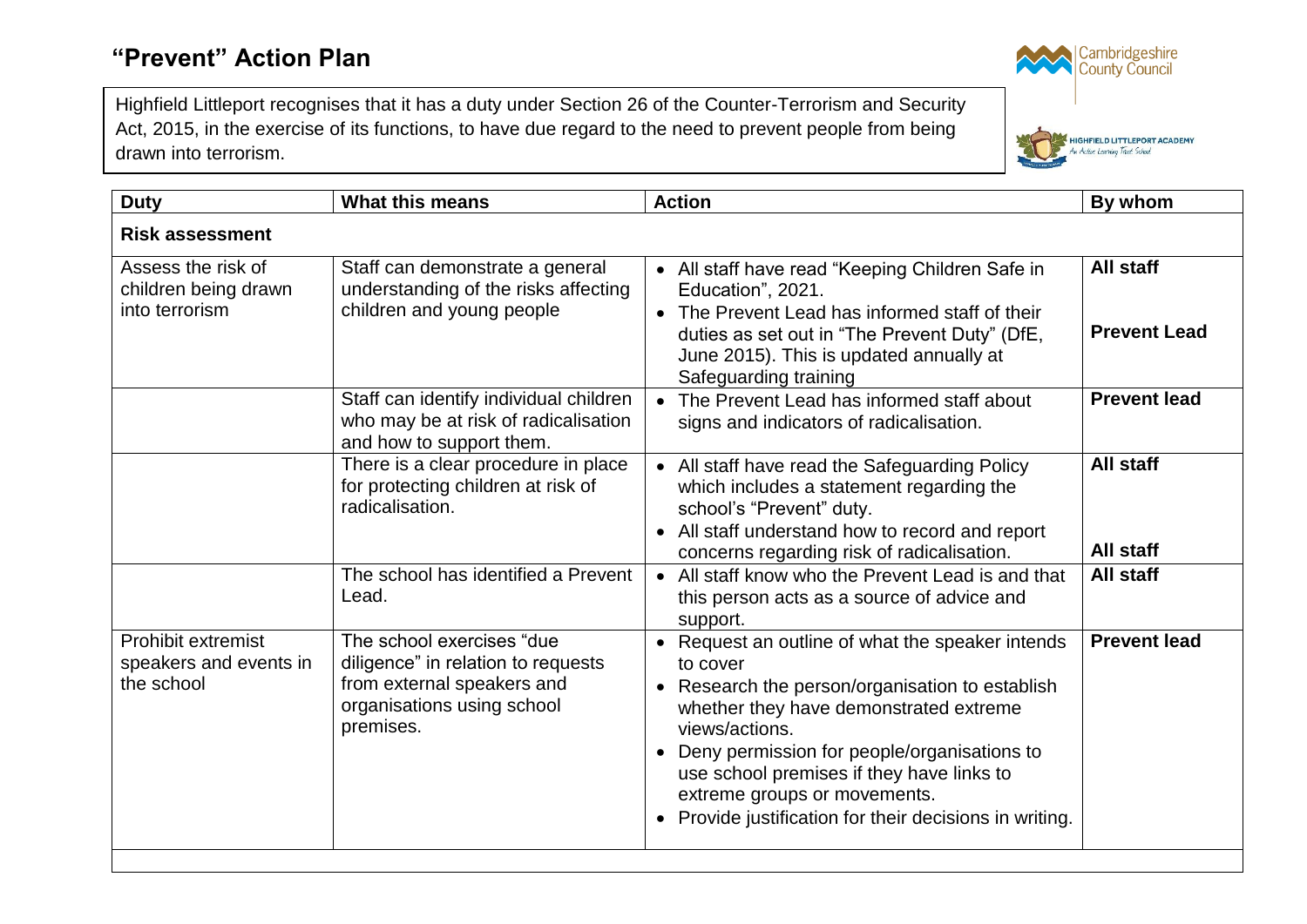| <b>Working in Partnership</b>                                                                                          |                                                                                                                                                        |                                                                                                                                                                                                                                                                                                                                                                                                                                                            |                                                                                                                                       |  |
|------------------------------------------------------------------------------------------------------------------------|--------------------------------------------------------------------------------------------------------------------------------------------------------|------------------------------------------------------------------------------------------------------------------------------------------------------------------------------------------------------------------------------------------------------------------------------------------------------------------------------------------------------------------------------------------------------------------------------------------------------------|---------------------------------------------------------------------------------------------------------------------------------------|--|
| The school is using<br>existing local<br>partnership<br>arrangements in<br>exercising its Prevent<br>duty.             | Staff record and report concerns in<br>line with existing policies and<br>procedures.                                                                  | • All staff record and report concerns on the<br>usual "MyConcern' report a concern form                                                                                                                                                                                                                                                                                                                                                                   | All staff                                                                                                                             |  |
|                                                                                                                        | The Prevent Lead makes<br>appropriate referrals to other<br>agencies including the Multi-<br>Agency Safeguarding Hub (MASH)<br>and Channel Panel.      | Records of referrals are kept using the 'My<br>$\bullet$<br>Concern' software<br>• Referrals are followed up appropriately.                                                                                                                                                                                                                                                                                                                                | <b>Prevent Lead</b>                                                                                                                   |  |
| <b>Staff training</b>                                                                                                  |                                                                                                                                                        |                                                                                                                                                                                                                                                                                                                                                                                                                                                            |                                                                                                                                       |  |
| Equip staff to identify<br>children at risk of being<br>drawn into terrorism and<br>to challenge extremist<br>ideas.   | Assess the training needs of staff in<br>the light of the school's assessment<br>of the risk to pupils at the school of<br>being drawn into terrorism. | As a minimum the school should:<br>Ensure that the designated safeguarding lead<br>$\bullet$<br>undertakes Prevent Awareness Training.<br>Ensure that the designated safeguarding lead is<br>able to provide advice and support to other<br>members of staff on protecting children from the<br>risk of radicalisation.<br>Relevant staff have completed the "General<br>Awareness Training on Channel". (Referred to<br>in the DfE guidance cited below). | <b>Designated</b><br>Safeguarding<br><b>Lead/Prevent</b><br>Lead<br><b>Relevant staff</b><br>identified by the<br><b>Prevent Lead</b> |  |
| <b>IT Policies</b>                                                                                                     |                                                                                                                                                        |                                                                                                                                                                                                                                                                                                                                                                                                                                                            |                                                                                                                                       |  |
| Ensure that children are<br>safe from terrorist and<br>extremist material when<br>accessing the internet in<br>schools | The school has policies in place<br>which make reference to the<br>"Prevent" duty.                                                                     | E safety policy<br>$\bullet$<br>Acceptable use policy<br>Anti-bullying policy<br>$\bullet$                                                                                                                                                                                                                                                                                                                                                                 | <b>Prevent Lead</b>                                                                                                                   |  |
|                                                                                                                        | Children are taught about on-line<br>safety with specific reference to the<br>risk of radicalisation.                                                  | • The curriculum reflects this duty.                                                                                                                                                                                                                                                                                                                                                                                                                       |                                                                                                                                       |  |
|                                                                                                                        |                                                                                                                                                        |                                                                                                                                                                                                                                                                                                                                                                                                                                                            |                                                                                                                                       |  |